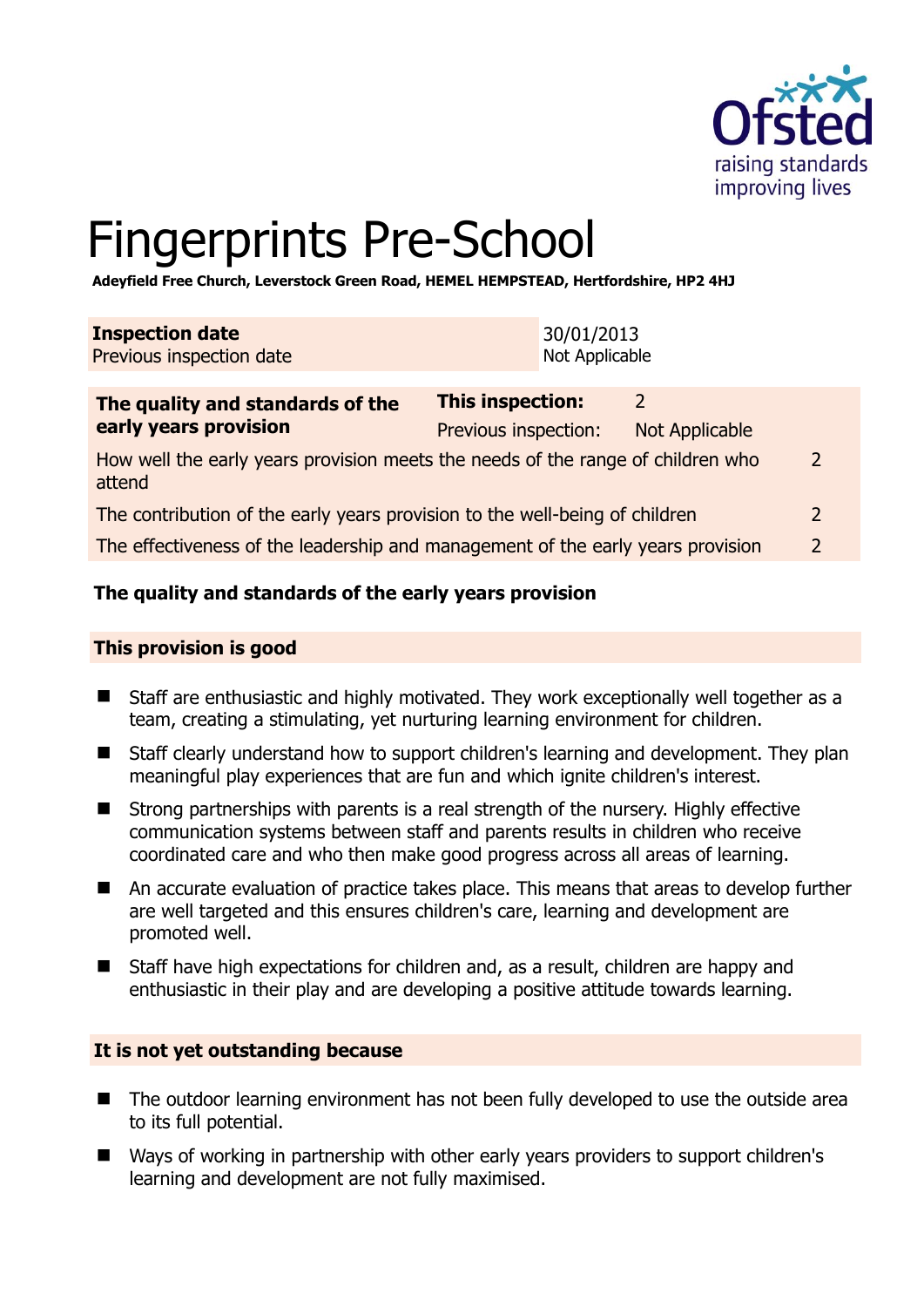# **Information about this inspection**

Inspections of registered early years provision are scheduled:

- at least once in every inspection cycle. The current cycle ends on 31 July 2016
- **n** more frequently where Ofsted identifies a need to do so, for example where provision was previously judged as inadequate
- **•** brought forward in the inspection cycle where Ofsted has received information that suggests the provision may not be meeting the legal requirements of the Early Years Foundation Stage; or where assessment of the provision identifies a need for early inspection
- **P** prioritised for inspection where we have received information that the provision is not meeting the requirements of the Early Years Foundation Stage and which suggests children may not be safe
- at the completion of an investigation into failure to comply with the requirements of the Early Years Foundation Stage.

# **Inspection activities**

- The inspector observed activities in the indoor and outdoor learning environments.
- The inspector held discussions with the manager and staff.

The inspector looked at children's assessment records, planning documentation, the

- self-evaluation form and a range of other documentation including a selection of policies and children's records.
- The inspector took account of the views of parents spoken to on the day.

## **Inspector**

Jane Mount

# **Full Report**

## **Information about the setting**

Fingerprints Pre-School was registered in 2012 on the Early Years Register and is one of two provisions owned by Fingerprints Education. It operates from Adeyfield Free Church in Adeyfield, Hemel Hempstead, Hertfordshire. The pre-school is accessible to all children and there is a fully enclosed outdoor play area.

There are two members of childcare staff, both of whom hold appropriate early years qualifications at level three or above. Fingerprints Pre-School opens Monday to Friday, during term times and sessions are from 8.45am to 12noon. Children from two years can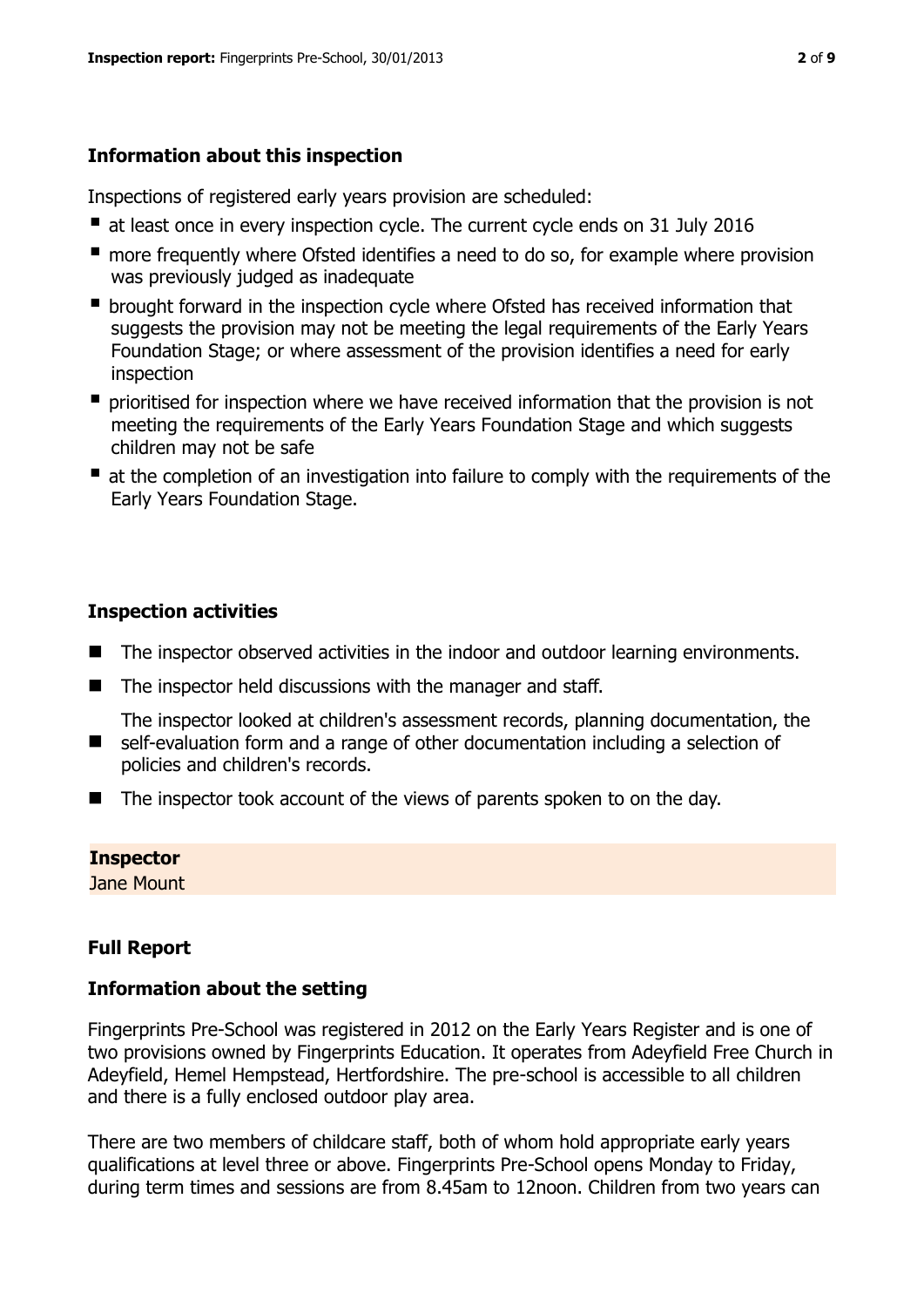attend for a variety of sessions and there are currently 14 children, who are in the early years age group, on roll. The pre-school provides funded early education for three- and four-year-old children. It supports children who speak English as an additional language and children with special educational needs and/or disabilities.

#### **What the setting needs to do to improve further**

#### **To further improve the quality of the early years provision the provider should:**

- maximise opportunities for children to play and extend their learning in the outdoor play environment
- $\blacksquare$  extend opportunities for working in close partnership with other early years providers, to enhance children's learning and development, through sharing information more effectively.

#### **Inspection judgements**

#### **How well the early years provision meets the needs of the range of children who attend**

Staff have a secure knowledge of how children learn through play and the quality of teaching is good. They are confident in their approach to children's learning and provide interesting and challenging experiences that meet the development needs of all children. A key person system is used and staff work well together to provide a conducive learning environment for children. Activities cover the seven areas of learning with children's progress closely monitored through effective observation and assessment systems. Each child has their own development record called a 'link book' which is unique to them as it shows their progress and achievements. Staff then use this information to plan suitably challenging and developmentally appropriate activities and play experiences. Consequently, children are making good progress towards the early learning goals. All children, including those with additional needs or English as an additional language, have their learning needs supported well.

Children's personal, social and emotional development is effectively promoted. Children receive support from caring, nurturing staff in a stimulating, learning environment. For example, snack time is used as a social time when children and staff sit together and talk about their families. They learn about other children's home cultures, such as when they have opportunities to try some traditional Indian food made by one of the children's parents. They delight in tasting the different foods and talking about the flavours. Children are becoming confident communicators and are beginning to engage well in conversations. At circle time, staff help children initiate discussions from shared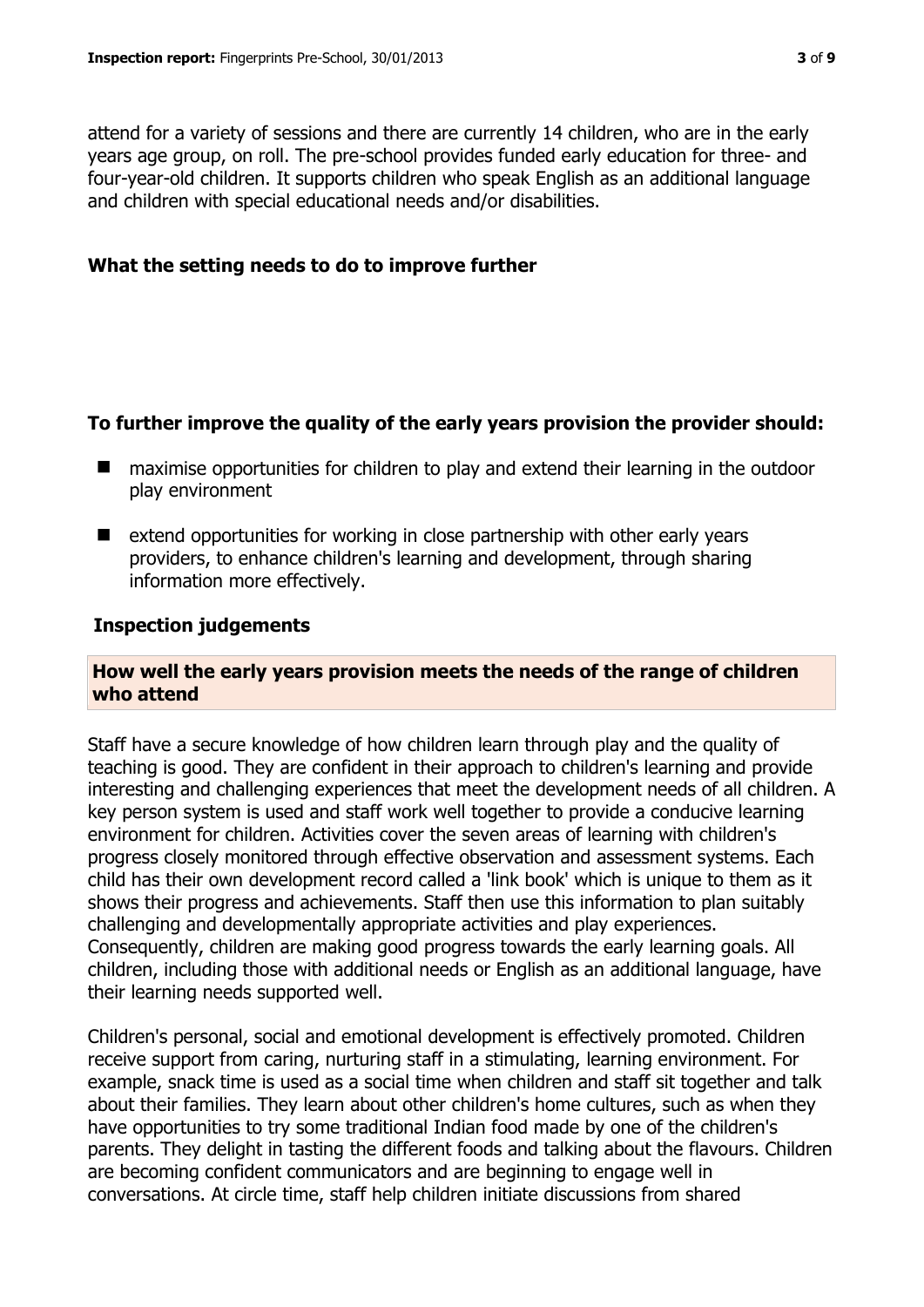experiences and to have conversations with each other. For example, when looking at photographs of life in India as part of their 'around the world' topic children talk about how they would travel there. They discuss different means of transport and decide they would go on an aeroplane and then talk about their different flying experiences. Staff are skilled at providing activities that engage children as they are aware of children's interests and build on these. For example, following an interest shown by one of the children, woodwork has been introduced. This is a very popular activity with the children and they show deep levels of engagement and intense concentration as they explore the tools, gain confidence and share the experience of making creations in wood.

Both indoor and outdoor activities are planned to take account of children's interests and capabilities and staff are clear what children should learn from these experiences. Consequently, children have fun and enjoy their surroundings, showing a keen interest in what they do. The indoor space is planned carefully to promote children's independence skills. For example, children are encouraged to make their own decisions as they can freely access the environment and make choices in their play. They quickly develop a positive sense of themselves as they learn self-help skills, such as, putting on their wellington boots to play outside. Staff appropriately help and support children as they put on all-in-one wet weather suits. Children benefit from regular opportunities to play outside and staff are enthusiastic about the outdoors and understand the importance of outdoor learning. For example, children delight in jumping in muddy puddles and staff stimulate children's interest further and encourage their imaginations through introducing small boats to play with in the water. Children have access to a varied range of resources in the defined outdoor play area but it is under development and is not yet a place for high quality learning experiences.

A key person system is effectively used and they establish close relationships with children and their families. This creates security for children and encourages them to be confident and motivated in their play and enables them to develop good attitudes to learn effectively. Consequently, children are developing the essential skills required for the next stages of their learning. Positive and trusting relationships with parents ensure children's learning needs are met well. Parents are kept informed about their children's attainments as they receive regular information about the play experiences their children have been involved in and the achievements they have made. For example, each key person writes a termly summary of each child's progress which is shared with parents through regular meetings. Also, children's link books are sent home every two weeks which gives parents the opportunity to share their child's achievements with family and friends. Parents are also encouraged to be actively engaged in their child's learning through sharing 'wow' moments, which are observations of children's achievements at home, to fully promote children's learning.

#### **The contribution of the early years provision to the well-being of children**

Children's well-being is promoted as staff are friendly and approachable. The effective key person system enables staff to work in close partnership with parents. Consequently, children develop close bonds and secure attachments as they receive continuity in their care and learning. Children are confident in their play and display a strong sense of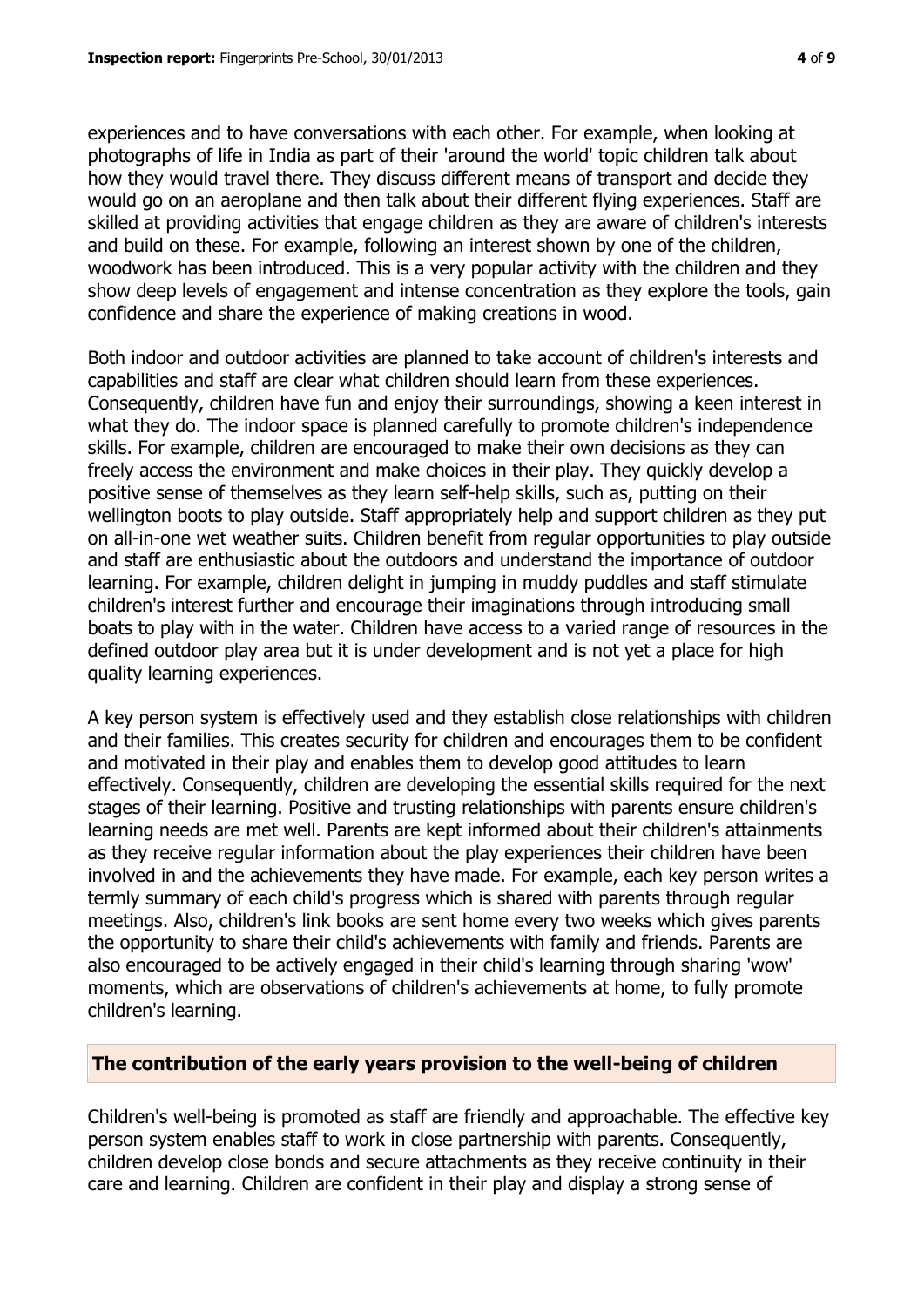belonging. This is because time is taken to ensure settling-in sessions are purposeful, with information effectively exchanged between parents and each child's key person to ensure children's individual needs are met. The key person system also helps to support children and prepare them for their transitions, both within the setting and to other settings, such as nursery or school.

Positive relationships between staff, children and parents enable children to feel secure and children demonstrate a strong sense of security as they are self-assured in the setting. Children learn to keep themselves safe by using equipment in a safe and appropriate way, discussing the risks and avoiding danger. For example, when being creative and using woodwork tools and materials children are taught the skills they will need to safely and correctly use the equipment. Children's understanding of keeping safe is evident. For example, when they are looking at photographs of themselves playing in the recent snow they recall how they had to be careful in case they slipped on the ice and hurt themselves.

Children have regular opportunities to learn about how to stay healthy. For example, through discussion and the daily routine children are aware of the need to wash their hands before they eat and after visiting the toilet. Healthy eating is positively encouraged and children are provided with healthy food choices at snack time. Plenty of fresh air and exercise keep children fit and they quickly develop self-confidence in their physical skills. They keenly participate in music and movement sessions, learning that physical activity is good for them and can be fun.

Children develop a good understanding of how to behave kindly towards others because staff teach them to be thoughtful and considerate. They are learning to negotiate and cooperate and to share and take turns in their play. Staff offer children reassuring support if they hurt themselves or upset others and this helps children to feel comforted and supported. Praise and encouragement from staff ensure children develop high levels of self-esteem.

## **The effectiveness of the leadership and management of the early years provision**

The leadership and management of the provision is strong and the staff team have worked hard to ensure they implement the requirements of the revised Early Years Foundation Stage well. This is the pre-school's first inspection since registering and the small staff team are fully aware of their responsibilities and work extremely well together. They are fully focused on the needs of the children. Their enthusiasm for caring for children is evident and, as a result, outcomes for children are very positive with an inclusive environment created which clearly shows that each child matters.

Children's welfare is protected because recruitment and vetting systems are robust and ensure staff are suitable and safe to work with children. Effective induction systems help to ensure they clearly understand their roles and responsibilities. Staff performance is closely monitored through appraisals and regular staff supervisions and on-going professional development is encouraged. Children are safeguarded as staff have a secure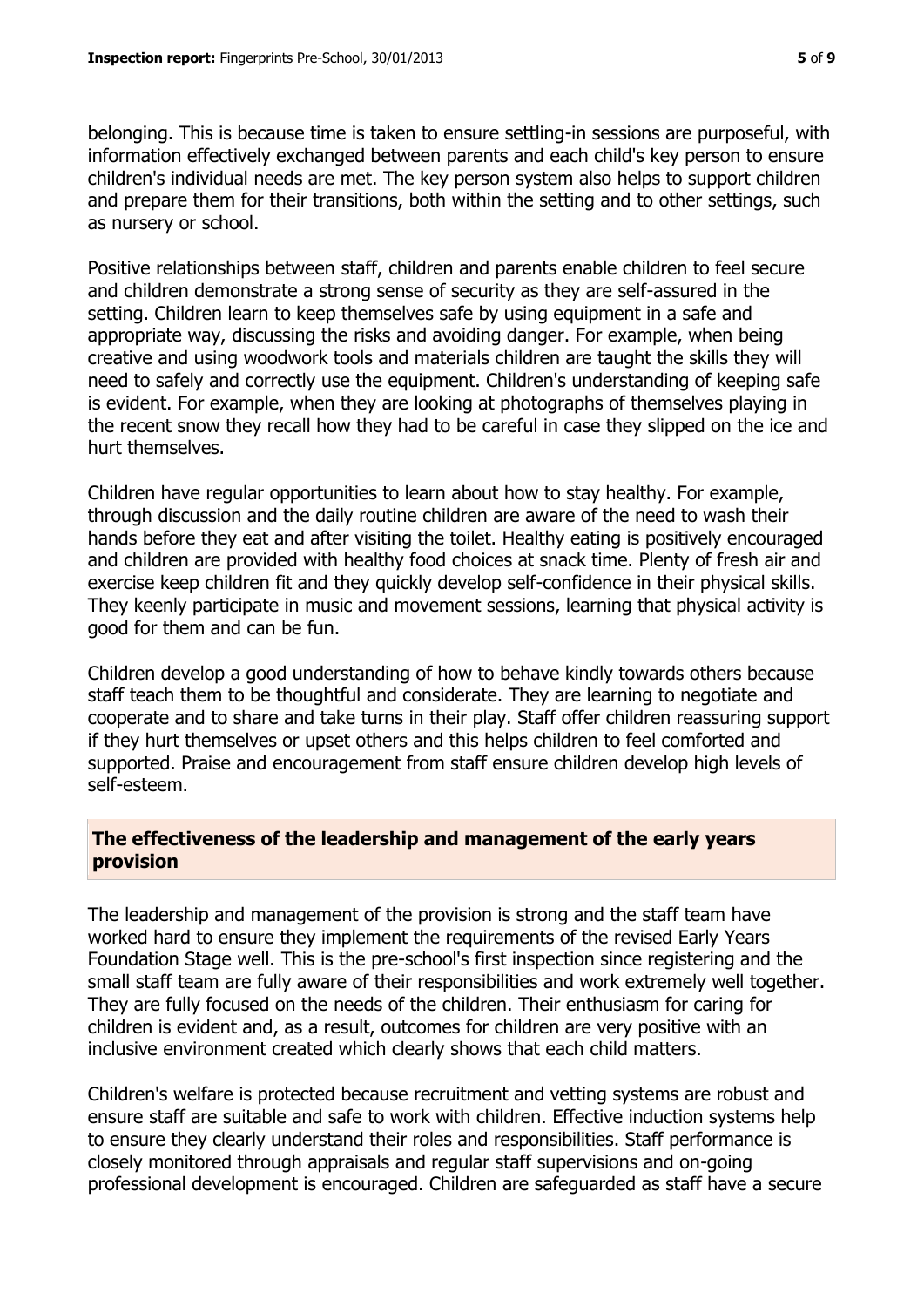knowledge of child protection and understand their individual responsibilities to protect children. Children's safety is given high priority with effective measures in place to keep them safe. For example, the security of the premises ensures no-one can have unsupervised access and children are closely supervised. Effective staff deployment and clear policies and procedures also contribute to the safety and welfare of the children.

The staff team are committed to the continuous evaluation and improvement of their practice. They closely monitor and assess the quality of the provision. For example, the educational programme, including planning and assessment, is regularly reviewed and evaluated to ensure children make good progress in their learning. A thorough selfevaluation process, with detailed action plans, has been introduced. This is used to systematically identify their strengths and areas to develop further. Feedback is actively sought from parents. One way this is achieved is through the use of questionnaires and the views of others, including children and early years consultants, also contribute to the evaluation process.

Staff promote effective relationships with parents. They are forthcoming in exchanging information with parents and a range of ways are used to do this. For example, informative displays and noticeboards along with regular newsletters are just some of the ways used to keep parents informed. Parents spoken to on the day of inspection say they feel involved and welcomed in the setting and are unanimous in their positive feedback about the care and education their children receive. Staff are aware of the importance of liaising with other agencies. For example, highly effective links have been established with the local children's centre. Partnerships with other providers delivering the Early Years Foundation Stage are developing although there is scope to improve links with local schools and nurseries to fully support children's transition when moving on to school.

| <b>Registered early years provision</b> |                  |                                                                                                                                                                                                                                                                                                                                |  |  |  |
|-----------------------------------------|------------------|--------------------------------------------------------------------------------------------------------------------------------------------------------------------------------------------------------------------------------------------------------------------------------------------------------------------------------|--|--|--|
| Grade                                   | <b>Judgement</b> | <b>Description</b>                                                                                                                                                                                                                                                                                                             |  |  |  |
| Grade 1                                 | Outstanding      | Outstanding provision is highly effective in meeting the needs<br>of all children exceptionally well. This ensures that children are<br>very well prepared for the next stage of their learning.                                                                                                                               |  |  |  |
| Grade 2                                 | Good             | Good provision is effective in delivering provision that meets<br>the needs of all children well. This ensures children are ready<br>for the next stage of their learning.                                                                                                                                                     |  |  |  |
| Grade 3                                 | Satisfactory     | Satisfactory provision is performing less well than expectations<br>in one or more of the key areas. It requires improvement in<br>order to be good.                                                                                                                                                                           |  |  |  |
| Grade 4                                 | Inadequate       | Provision that is inadequate requires significant improvement<br>and/or enforcement. The provision is failing to give children an<br>acceptable standard of early years education and/or is not<br>meeting the safeguarding and welfare requirements of the<br>Early Years Foundation Stage. It will be inspected again within |  |  |  |

## **What inspection judgements mean**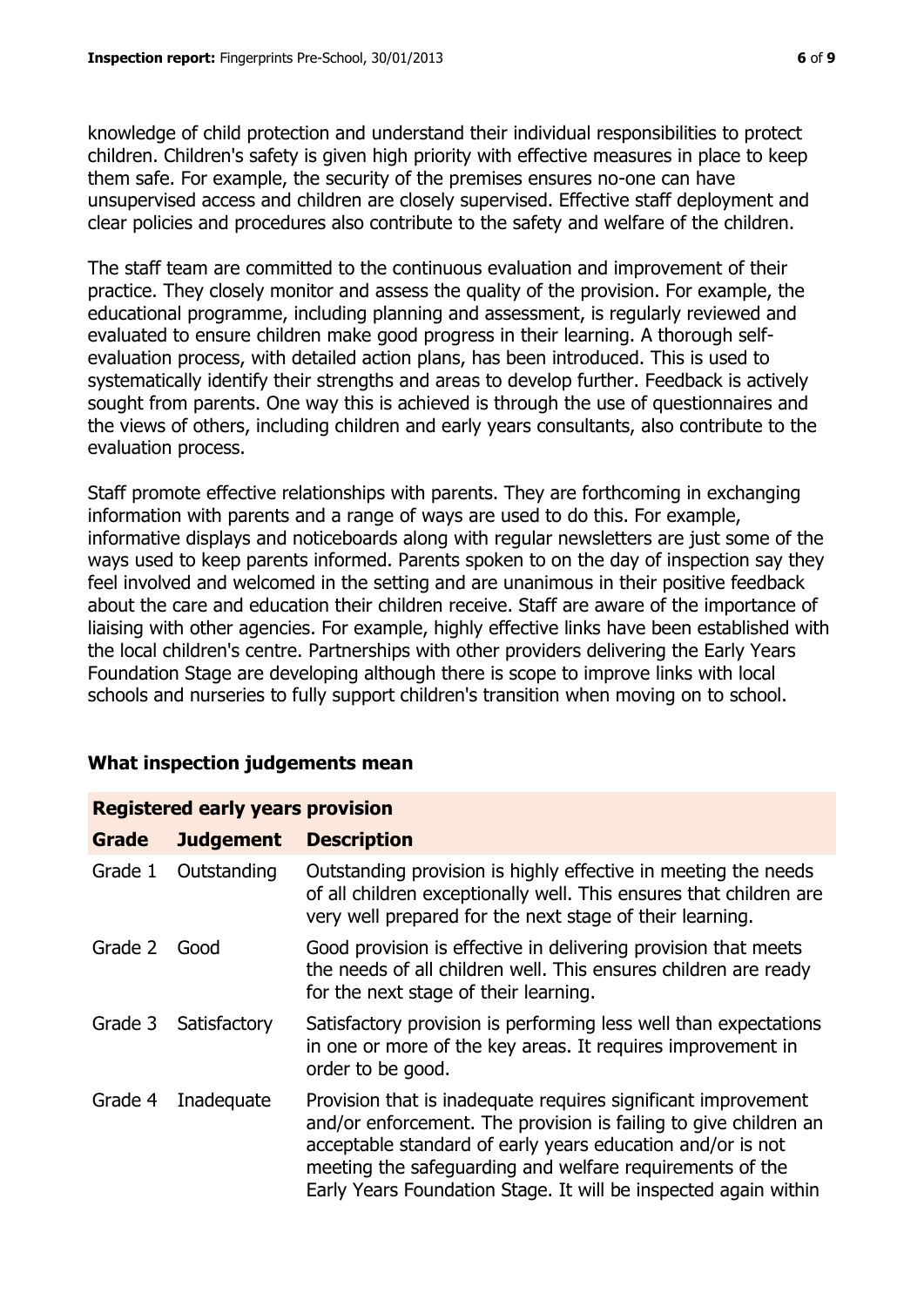|         | 12 months of the date of this inspection.                                                                                                       |
|---------|-------------------------------------------------------------------------------------------------------------------------------------------------|
| Met     | The provision has no children on roll. The inspection judgement<br>is that the provider continues to meet the requirements for<br>registration. |
| Not Met | The provision has no children on roll. The inspection judgement<br>is that the provider does not meet the requirements for<br>registration.     |

#### **Inspection**

This inspection was carried out by Ofsted under Sections 49 and 50 of the Childcare Act 2006 on the quality and standards of provision that is registered on the Early Years Register. The registered person must ensure that this provision complies with the statutory framework for children's learning, development and care, known as the Early Years Foundation Stage.

## **Setting details**

| Unique reference number       | EY448165                      |
|-------------------------------|-------------------------------|
| <b>Local authority</b>        | <b>Hertfordshire</b>          |
| <b>Inspection number</b>      | 811968                        |
| <b>Type of provision</b>      |                               |
| <b>Registration category</b>  | Childcare - Non-Domestic      |
| Age range of children         | $0 - 5$                       |
| <b>Total number of places</b> | 20                            |
| Number of children on roll    | 14                            |
| <b>Name of provider</b>       | <b>Fingerprints Education</b> |
| Date of previous inspection   | Not applicable                |
| <b>Telephone number</b>       | 01923677388                   |

Any complaints about the inspection or the report should be made following the procedures set out in the guidance 'raising concerns and making complaints about Ofsted', which is available from Ofsted's website: www.ofsted.gov.uk. If you would like Ofsted to send you a copy of the guidance, please telephone 0300 123 4234, or email enquiries@ofsted.gov.uk.

#### **Type of provision**

For the purposes of this inspection the following definitions apply: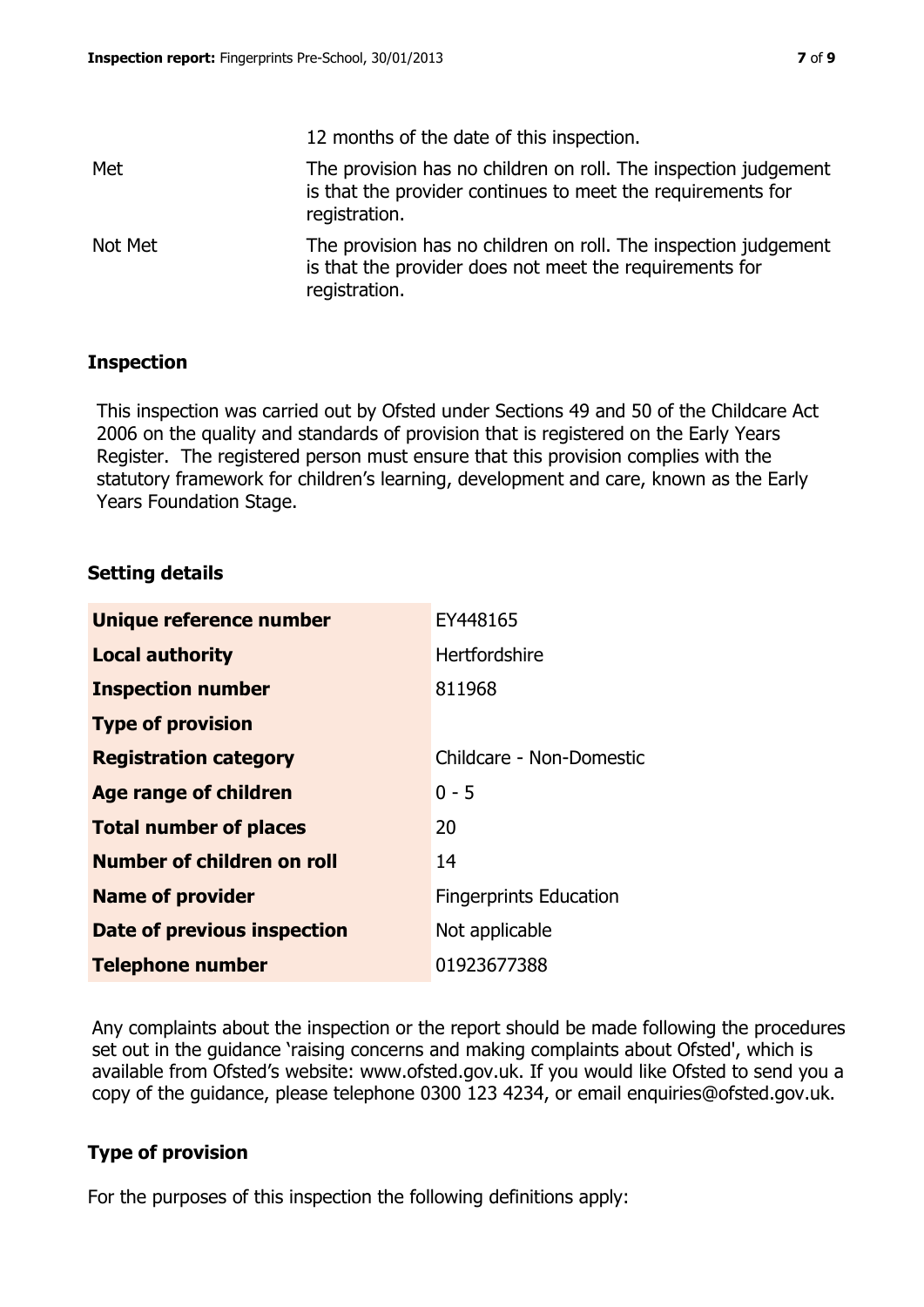Full-time provision is that which operates for more than three hours. These are usually known as nurseries, nursery schools and pre-schools and must deliver the Early Years Foundation Stage. They are registered on the Early Years Register and pay the higher fee for registration.

Sessional provision operates for more than two hours but does not exceed three hours in any one day. These are usually known as pre-schools, kindergartens or nursery schools and must deliver the Early Years Foundation Stage. They are registered on the Early Years Register and pay the lower fee for registration.

Childminders care for one or more children where individual children attend for a period of more than two hours in any one day. They operate from domestic premises that are usually their own home. They are registered on the Early Years Register and must deliver the Early Years Foundation Stage.

Out of school provision may be sessional or full-time provision and is delivered before or after school and/or in the summer holidays. They are registered on the Early Years Register and must deliver the Early Years Foundation Stage. Where children receive their Early Years Foundation Stage in school these providers do not have to deliver the learning and development requirements in full but should complement the experiences children receive in school.